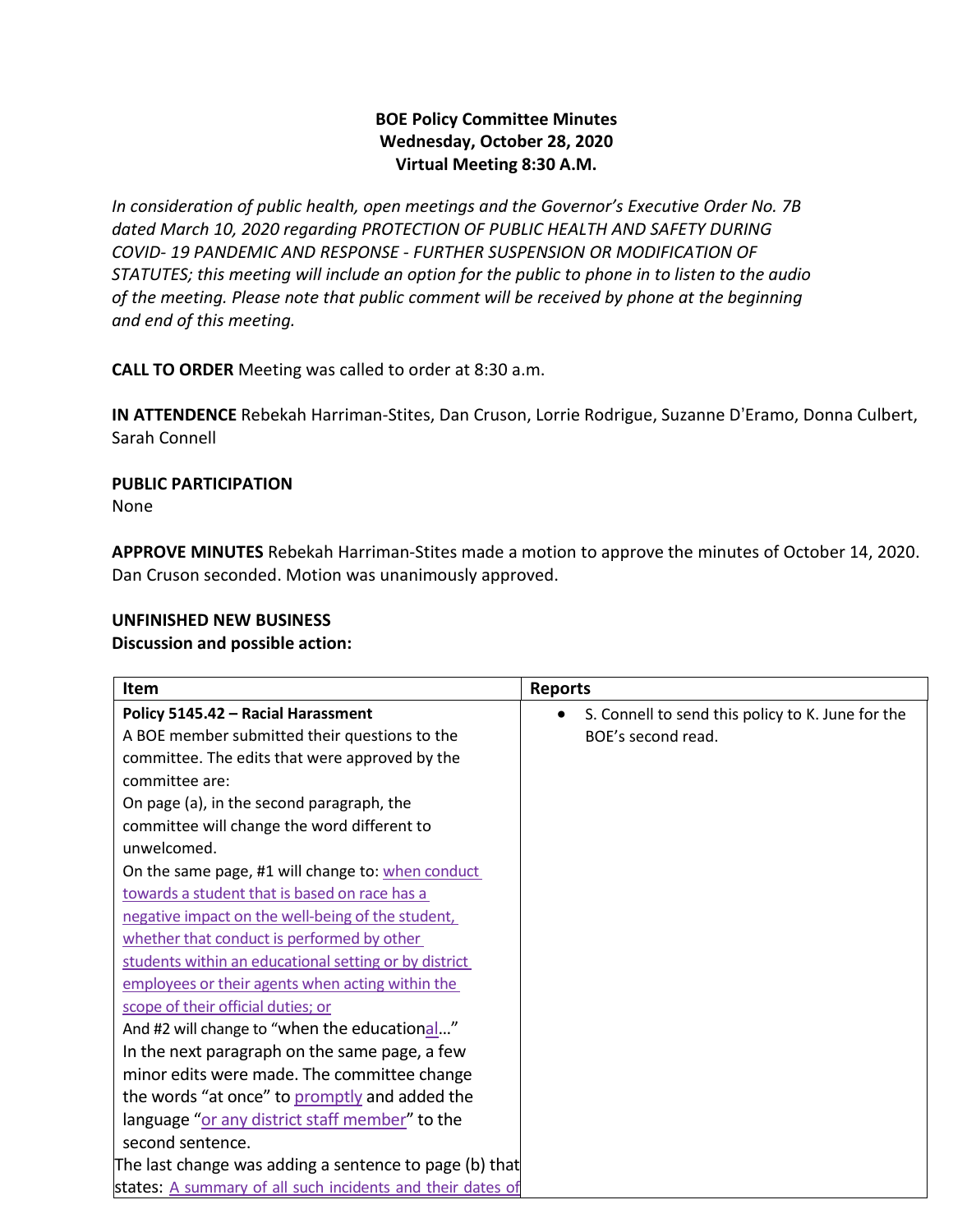| resolutions shall be included in the annual report required |                                                              |
|-------------------------------------------------------------|--------------------------------------------------------------|
| as outlined in Policy 0523.                                 |                                                              |
| The committee felt confident in the changes they            |                                                              |
| made. R. Harriman-Stites made a motion to send              |                                                              |
|                                                             |                                                              |
| this policy back to the Board for their second read.        |                                                              |
| D. Cruson seconded.                                         |                                                              |
| Policy 4118.237/4218.237/5141.8 - Face                      | S. Connell will send this policy to K. June for<br>$\bullet$ |
| <b>Masks/Coverings</b>                                      | BOE first read.                                              |
| The committee asked D. Culbert her thoughts on              |                                                              |
| this policy. D. Culbert reviewed this policy found no       |                                                              |
| issue with the policy. However, in the regulation, D.       |                                                              |
| Culbert and the committee agreed to change the              |                                                              |
| language on the last page to: "Students shall be            |                                                              |
| offered face covering breaks during the school day          |                                                              |
| as determined appropriate by the Administration.            |                                                              |
| A face covering break consists of the student               |                                                              |
| removing the face covering from the student's own           |                                                              |
| nose and mouth for a short period of time. School           |                                                              |
| district personnel supervising students shall only          |                                                              |
| permit a face covering break when individuals who           |                                                              |
| are indoors or outdoors are a minimum of 6 feet             |                                                              |
| apart whenever possible or other District approved          |                                                              |
| mitigating measures (such as physical barriers)             |                                                              |
| have been implemented. Additional protective                |                                                              |
| measures would be implemented whenever                      |                                                              |
| possible, such measures include social distancing,          |                                                              |
| physical barriers, increased ventilation, hand              |                                                              |
| hygiene, cleaning and disinfection, and exclusion of        |                                                              |
| ill individuals. When practicable, school personnel         |                                                              |
| supervising students shall schedule face covering           |                                                              |
| breaks outdoors."                                           |                                                              |
| This policy is a required policy so the committee           |                                                              |
| agreed to send this to the next BOE meeting for             |                                                              |
| their first read.                                           |                                                              |
| Policy 4112.6 - Personnel Records                           | S. Connell will add this policy to the 4000<br>$\bullet$     |
| S. D'Eramo presented her final version of this policy       | series queue.                                                |
| and the committee agreed with the edits. R.                 |                                                              |
| Harriman-Stites made a motion to add this policy            |                                                              |
| to the 4000 series queue. D. Cruson seconded.               |                                                              |
| Policy 4112.8 - Nepotism, Husband/Wife                      | S. Connell will invite S. D'Eramo and M.Ku to                |
| <b>Employment</b>                                           | an upcoming policy meeting.                                  |
| D. Cruson recused himself from this conversation            |                                                              |
| given his wife's employment. R. Harriman-Stites             |                                                              |
| stated that she does not feel comfortable being the         |                                                              |
| only BOE member making a decision on his policy             |                                                              |
| so she is requesting that S. Connell invite M.Ku as         |                                                              |
| an ex officio to the next policy meeting. D. Cruson         |                                                              |
| agreed.                                                     |                                                              |